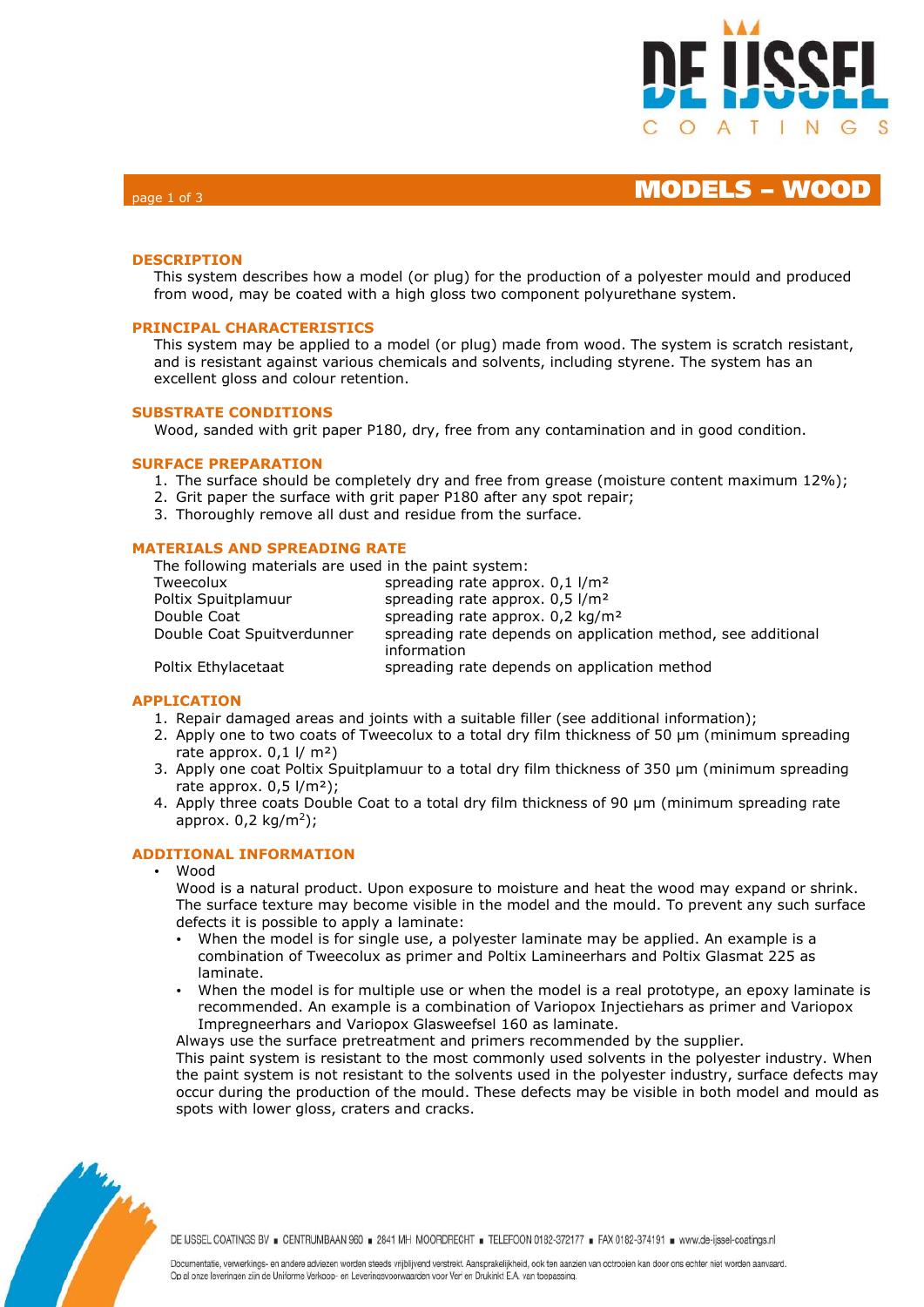

# $_{\text{page 2 of 3}}$  and  $_{\text{page 2 of 3}}$  means  $_{\text{page 2 of 3}}$  means  $_{\text{page 2 of 3}}$  means  $_{\text{page 2 of 3}}$  means  $_{\text{page 3 of 4}}$  means  $_{\text{page 4 of 4}}$  means  $_{\text{page 5 of 4}}$  means  $_{\text{page 6 of 3}}$  means  $_{\text{page 7 of 4}}$  means  $_{\text{page 7 of 3}}$  means  $_{\$

## Repair of wood

Damages to wood may be repaired with a filler. Any damage of the foam core should be repaired. Suitable fillers are:

- Variopox Finishing plamuur (buff, no shrinkage, but lower sanding properties);
- Poltix Super Plamuur (grey, fast curing, easy to sand, slight shrinkage);
- IJmofix (white, fast curing, fine filler, easy to sand, slight shrinkage);
- Durability and surface preparation

The durability of any paint system depends on a number of variables, amongst others: total dry film thickness, method of application, skill of labour, the conditions during which the coating is applied and cured, the exposure conditions during service and the preparation of the surface. Insufficient surface preparation might lead to blistering and loss of adhesion.

• Sanding

A durable adhesion will be obtained by thorough preparation of the surface. This may be achieved by sanding the surface. Sanding is also necessary when the time between application of each coat exceeds the maximum overcoating interval.

During application of the finishing coats, we recommend to use for each coat a finer grit paper.

Application of Double Coat

Double Coat may be replaced with Double Coat Modellak. Double Coat Modellak is fully cured after 24 hours and is recommended when the model is exposed to the gelcoat the following day. Double Coat Modellak is fast curing and recommended for spray application to smaller models. For spray Application Double Coat Spuitverdunner may be replaced by Double Coat Spuitverdunner 60. Depending on the model, Double Coat Spuitverdunner 60 will result in less overspray and better levelling.

Production of the mould

The model (plug) should be allowed to cure at least 5 days after application of the final coat of Double Coat. Apply several layers of release agent; a suitable release agent is Mirrorglaze TR88 or equivalent. Buff the release agent thoroughly.

• Forced curing

Avoid forced curing of the paint system as much as possible. Forced curing might result in surface defects in the tooling paste. This will affect the surface quality of the mould negatively.

|      | . <b>.</b> <del>.</del>       |           |                     |             |                                                                     |
|------|-------------------------------|-----------|---------------------|-------------|---------------------------------------------------------------------|
|      |                               | Dry film  | Spreading           | Recoating   |                                                                     |
|      |                               | thickness | rate                | interval at |                                                                     |
| Step | Activity                      | $\mu$ m)  | (m <sup>2</sup> /I) | 20 °C       | Preparation before next step                                        |
|      | Surface pre-treatment         |           |                     |             |                                                                     |
| 2    | Repair with suitable filler   | n.a.      | n.a                 | 8 hours     | Sanding with P180.                                                  |
| 3    | Apply first coat of Tweecolux | 25        | 18,0                | 2 hours     | Sanding with P180                                                   |
| 4    | Apply second coat of          | 25        | 18,0                | 2 hours     | Sanding with P180                                                   |
|      | Tweecolux                     |           |                     |             |                                                                     |
| 5.   | Apply Poltix Spuitplamuur     | 350       | 2,0                 | 8 hours     | Sanding with P180-P240-P320.                                        |
| 6    | Apply first coat Double Coat  | 30        | 14,3                | 24 hours    | When recoated within 48 hours no                                    |
| 7    | Apply second coat Double      | 30        | 14,3                | 24 hours    | preparation required, otherwise                                     |
|      | Coat                          |           |                     |             | sanding with P320-P400. Use                                         |
|      |                               |           |                     |             | between ach layer finer grit paper to                               |
|      |                               |           |                     |             | avoid scratches.                                                    |
| 8    | Apply third coat Double Coat  | 30        | 14,3                | 24 hours    | After 5 days production of mould<br>may start. Apply several layers |
|      |                               |           |                     |             | mould release agent first.                                          |

Example working schedule



DE IJSSEL COATINGS BV E CENTRUMBAAN 960 = 2841 MH MOORDRECHT = TELEFOON 0182-372177 = FAX 0182-374191 = www.de-ijssel-coatings.nl